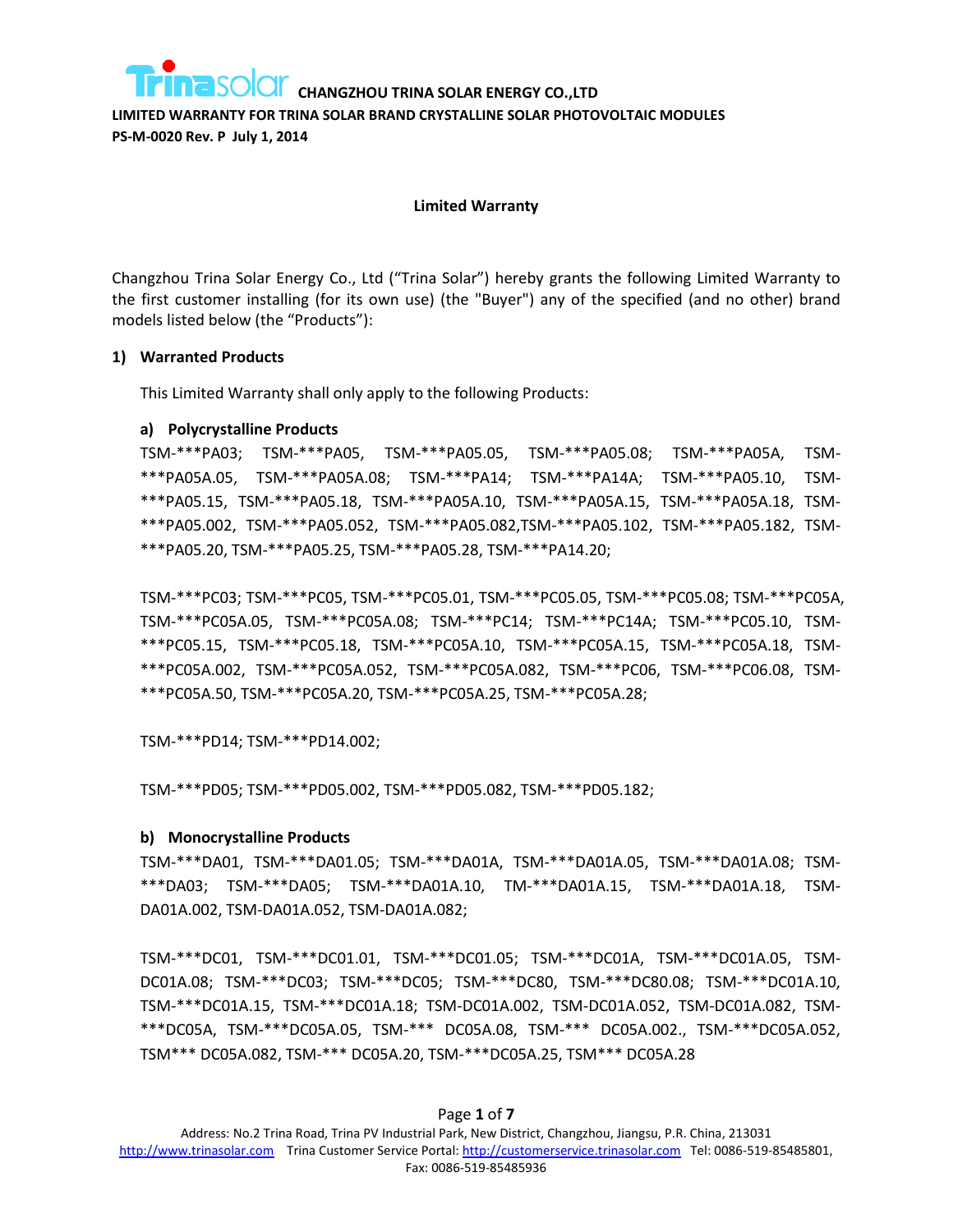

**LIMITED WARRANTY FOR TRINA SOLAR BRAND CRYSTALLINE SOLAR PHOTOVOLTAIC MODULES** 

**PS-M-0020 Rev. P July 1, 2014**

Note: The "\*\*\*" placeholder stands in each case for the power indication set out in the relevant Product Data Sheet (for example "TSM-220PC05A").

## **c) Mounting Products**

Mounting products contained in Trinamount I, Trinamount II and Trinamount III. Applicable modules are set forth above in a) and b).

#### **2) Warranty**

## **a) 10 Year Limited Product Warranty**

Trina Solar warrants that for a period of ten years commencing on the Warranty Start Date (as defined below) the Product(s)

- will be free from defects in design, material, workmanship or manufacture that materially impede their functioning, and
- will conform to the specifications and the drawings applicable thereto.

Any deterioration in appearance of the Product (including any scratches, stains, mechanical wear, rust, or mold), or any other changes to the Product which occur after delivery (Incoterm 2010)to the Buyer, do not constitute a defect under this Limited Warranty unless it materially impairs the Product's power output as warranted pursuant to Sec. 2 b). A claim in the event of glass breakage arises only to the extent that there was no external cause of the breakage.

#### **b) 25 Year Limited Power Output Warranty**

In addition, Trina Solar warrants that for a period of twenty-five years commencing on the Warranty Start Date, the loss of power output relating to the initial guaranteed power which is defined as Peak Power Watts Pmax(Wp) plus Peak Power Watts Pmax(Wp) multiplied by the lower limit of the Power Output Tolerance Pmax(%)–as specified in the relevant Product Data Sheet and measured at Standard Test Conditions (STC) for the Product(s) shall not exceed

- For Polycrystalline Products (as defined in Sec. 1 a): 2.5 % in the first year, thereafter 0.7% per year, ending with 80.7% in the  $25<sup>th</sup>$  year after the Warranty Start Date,
- For Monocrystalline Products (as defined in Sec. 1 b): 3.5 % in the first year, thereafter 0.68% per year, ending with 80.18% in the  $25<sup>th</sup>$  year after the Warranty Start Date.

#### **3) Warranty Start Date**

The Warranty Start Date is the date of delivery (Incoterms 2010) of the Product(s) to the Buyer or 12 months after the date of production of the Product(s) as indicated in the serial number (digit no.  $2 -$ 5 (YYMM), starting from the left side of the serial number), whichever date is earlier.

#### **4) Exclusions and Limitations**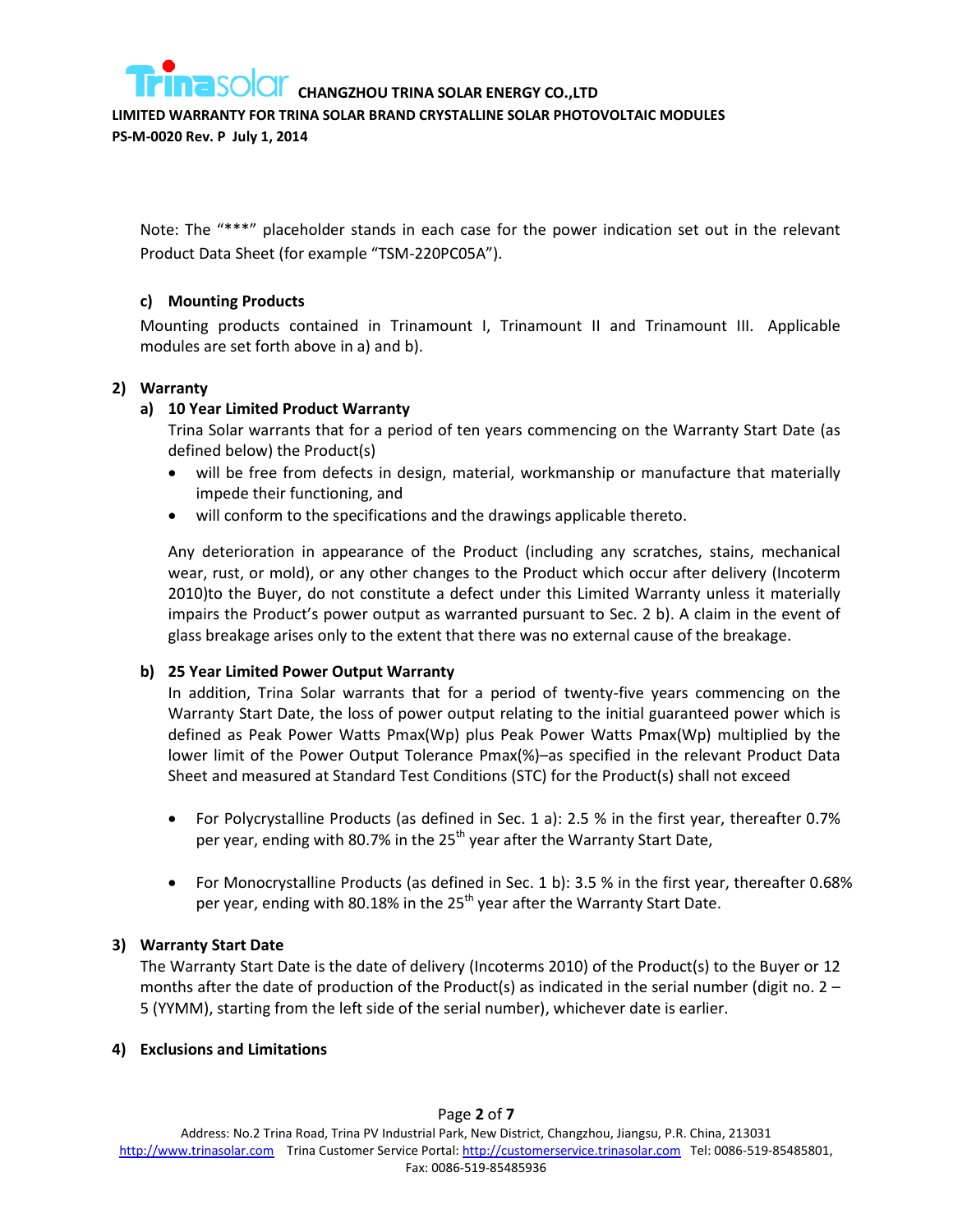#### **LIMITED WARRANTY FOR TRINA SOLAR BRAND CRYSTALLINE SOLAR PHOTOVOLTAIC MODULES**

**PS-M-0020 Rev. P July 1, 2014**

The aforementioned "Limited Warranty" does not apply to any Products which have been subjected to

- a) Failure to pay the purchase price towards Trina Solar or its subsidiaries which have put the modules on the market even though (i), the payment was due and (ii) the direct customer who has obtained the modules from Trina Solar or its subsidiary ("Direct Customer") is not entitled to withhold the purchase price or parts of the purchase price. Trina Solar must inform the Buyer about the non-payment and provide the name and the full address of the Direct Customer which has failed to pay the modules. In case that Trina Solar can reject the claim under this warranty based on this provision, the Buyer can deposit the amount not paid in order to trigger the warranty claims;
- b) Failure to comply with Trina Solar's installation manual applicable during the Validity of this Limited Warranty pursuant to Sec 10;
- c) Service by service technicians who are not qualified under the relevant law and/or applicable regulations at the place of installation;
- d) The Product's type, nameplate or module serial number is changed, erased or made illegible (other than by any act or omission of Trina Solar);
- e) The Product's installation on mobile units (except photovoltaic tracking system), such as vehicles, ships or offshore-structures;
- f) Exposure to voltage in excess to the maximum system voltage or power surges;
- g) Defective components in the construction on which the module is mounted;
- h) exposure to mold discoloration or similar external effects;
- i) exposure to any of the following: extreme thermal or environmental conditions or rapid changes in such conditions, corrosion, oxidation, unauthorized modifications or connections, unauthorized opening, servicing by use of unauthorized spare parts, accident, force of nature (such as lightning strike, earthquake), influence from chemical products or other acts beyond Trina Solar's reasonable control (including damage by fire, flood, etc.);
- j) use of the Products in such a manner as to infringe Trina Solar`s or any third party`s intellectual property rights (e.g. patents, trademarks). Parallel importation, which is defined as subsequent sale without the consent of Trina Solar from the country in which the Product(s) were first put on the market to another country, is regarded as an infringement of Trina Solar`s intellectual property rights. This does not apply for sales within the European Union: such sales from one Member State to another Member State do not require the consent of Trina Solar; whereas sales from outside the European Union into the European Union require such consent of Trina Solar
- k) Only for buyers located in Australia applies: The "Limited Warranty" is only valid for products from authorised Australian resellers. Buyers may contact the Customer Support office in their region (as detailed in clause 7) for details of authorised Australian resellers.
- l) Only for buyers located in the US applies: The "Limited Warranty" is only valid for products from authorised US resellers. Buyers may contact the Customer Support office in their region (as detailed in clause 7) for details of authorised US resellers.

#### **5) Repair, Replacement or Refund Remedy**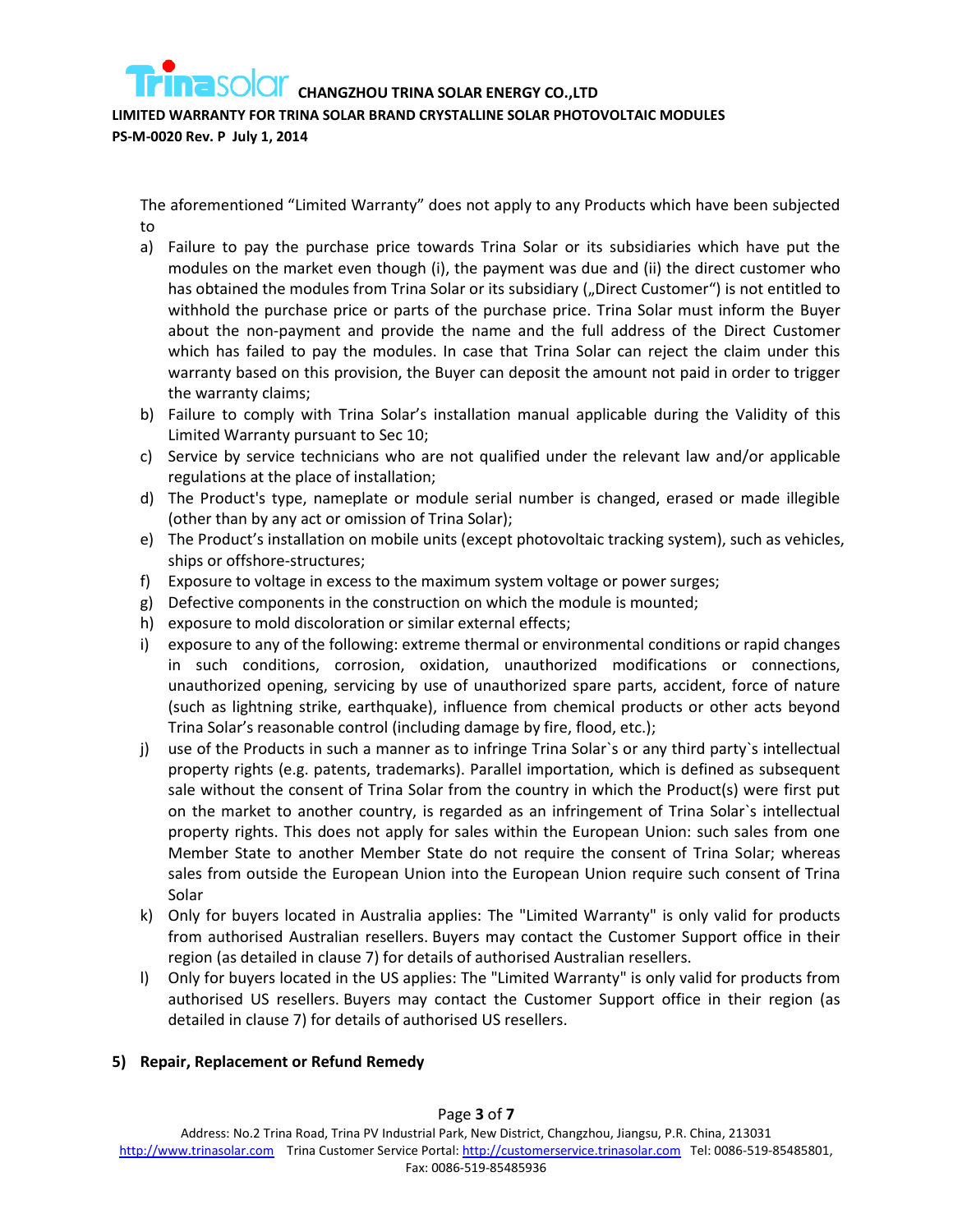## **LIMITED WARRANTY FOR TRINA SOLAR BRAND CRYSTALLINE SOLAR PHOTOVOLTAIC MODULES**

**PS-M-0020 Rev. P July 1, 2014**

- a) As Buyer's sole and exclusive remedy under this Limited Warranty (though Buyer should note paragraph 5(d) below regarding the potential existence of other statutory rights and paragraph 5(e) below for Australian Buyers) Trina Solar will, at its sole discretion, either, with regard to the applicable Product (or component thereof in the case of Mounting Product):
	- i) refund the historical purchase price of the relevant Product(s) annually reduced by a linear depreciation, taking into account an anticipated life time of 25 years; or
	- ii) repair the defective Product(s) at no charge (subject to the following paragraph); or
	- iii) replace the defective Product(s) or part thereof by a new or remanufactured equivalent at no charge (subject to the following paragraph).

<span id="page-3-1"></span><span id="page-3-0"></span>In the event that Trina Solar opts for options [ii\)](#page-3-0) or [iii\),](#page-3-1) Trina Solar shall bear all insurance and transportation charges (except air freight), customs clearance and any other costs for returning the defective Product(s) to Trina Solar and shipping the repaired or replaced Product(s) to Buyer (a Buyer may claim reimbursement by Trina for these charges by providing proof to Trina Solar that these charges were incurred, e.g. an invoice from the relevant service provider). The costs and expenses for the removal, installation or reinstallation shall remain with Buyer.

- b) The warranty period(s) as defined in Sec. 2 a) and b) shall not extend or renew upon the repair or replacement of a defective Product by Trina Solar. The warranty period for replaced or repaired Product(s) is the remainder of the warranty on the original new Product(s).
- c) All other claims under this Limited Warranty against Trina Solar shall be excluded. Under this Limited Warranty, Trina Solar is not responsible for any special, incidental or consequential damages (including loss of profits, harm to goodwill or business reputation, or delay damages) whether such claims are based in contract, warranty, negligence or strict tort. This exclusion applies to the extent permissible by law, and even if the remedies set forth below herein are deemed to have failed of their essential purpose.
- d) YOU MAY HAVE SPECIFIC LEGAL RIGHTS OUTSIDE THIS WARRANTY, AND YOU MAY ALSO HAVE OTHER RIGHTS THAT VARY FROM STATE TO STATE. THIS LIMITED WARRANTY DOES NOT AFFECT ANY ADDITIONAL RIGHTS YOU HAVE UNDER LAWS IN YOUR JURISDICTION GOVERNING THE SALE OF CONSUMER GOODS, INCLUDING WITHOUT LIMITATION, NATIONAL LAWS IMPLEMENTING EC DIRECTIVE 99/44 OR PURSUANT TO THE MAGNUSON MOSS WARRANTY ACT. SOME STATES DO NOT ALLOW THE EXCLUSION OR LIMITATION OF INCIDENTIAL OR CONSEQUENTIAL DAMAGES, SO THE LIMITATIONS OR EXCLUSIONS IN THIS LIMITED WARRANTY STATEMENT MAY NOT APPLY.
- e) The following statement applies to customers that are 'consumers' within the meaning of the Australian Consumer Law:

"Our goods come with guarantees that cannot be excluded under the Australian Consumer Law. You are entitled to a replacement or refund for a major failure and for compensation for any other reasonably foreseeable loss or damage. You are also entitled to have the goods repaired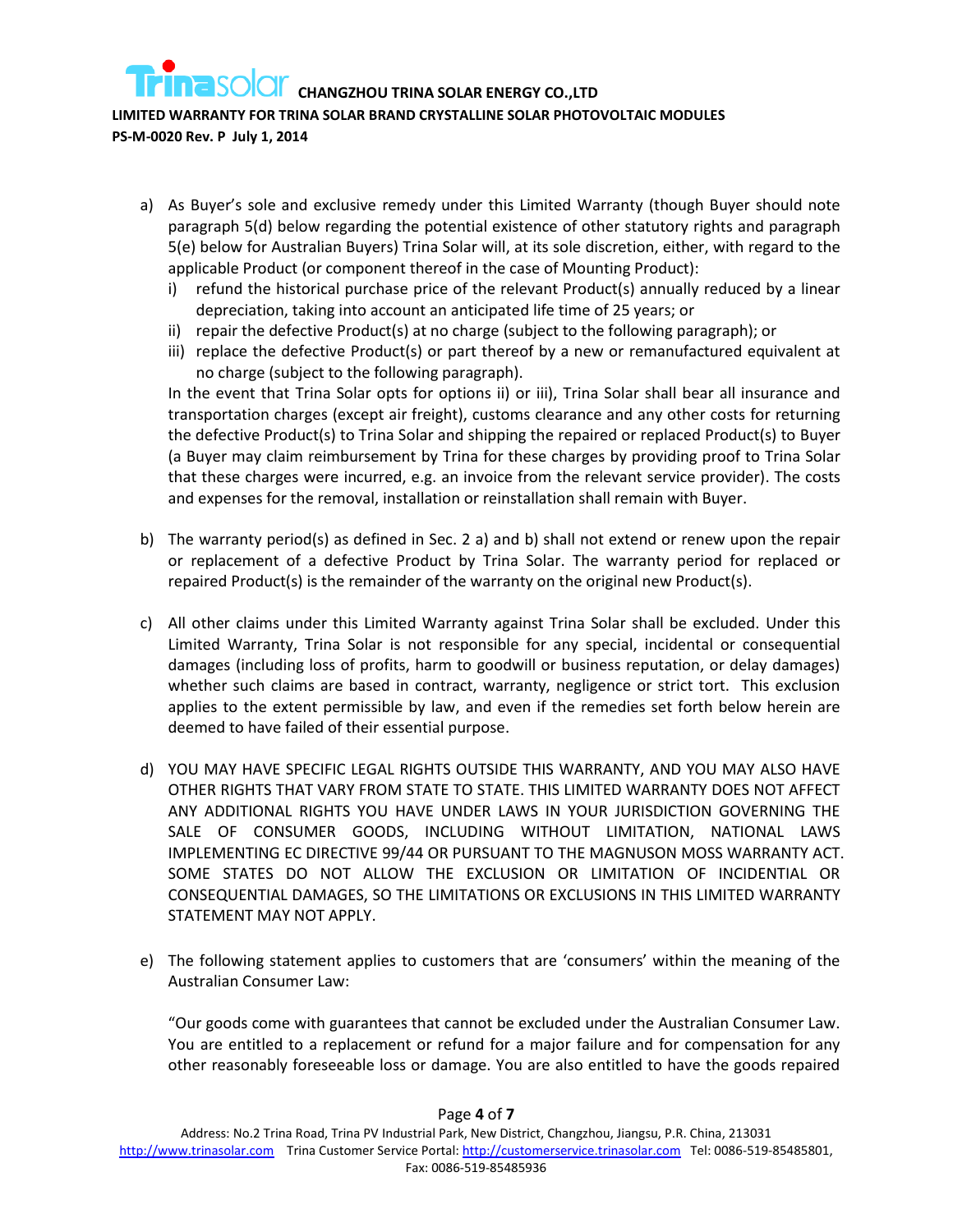

**LIMITED WARRANTY FOR TRINA SOLAR BRAND CRYSTALLINE SOLAR PHOTOVOLTAIC MODULES** 

**PS-M-0020 Rev. P July 1, 2014**

or replaced if the goods fail to be of acceptable quality and the failure does not amount to a major failure."

#### **6) Rights and Remedies against Third Parties**

This Limited Warranty shall be construed as a separate warranty and independent from any other contractual arrangement with third parties relating to the Product(s). It shall not affect any rights, obligations and remedies of the Buyer, if any, with regard to third parties for defects or nonconformity or non-compliance of the Products, notwithstanding its legal basis. The rights and remedies provided hereunder are in addition to any other rights and remedies against third parties to which Buyer may be entitled by agreements with such third parties or by law.

#### **7) Claims Procedure, Notice Periods, Expiration of Warranty Claims and Limitations.**

a) Buyer shall notify Trina Solar under this Limited Warranty using Trina Solar's Customer Service Portal at the web address [http://customerservice.trinasolar.com;](http://customerservice.trinasolar.com/) alternatively by letter or facsimile to the customer support center in the region:

#### **Europe Customer Support**

Trina Solar (Schweiz) AG Richtistrasse 11, 8304 Wallisellen, Switzerland T +41 43 299 68 00 F +41 43 299 68 10 [http://customerservice.trinasolar.com](http://customerservice.trinasolar.com/)

#### **Australia Customer Support**

Trina Solar Australia Pty Ltd Level 35, 60 Margaret Street, Sydney NSW 2000, Australia T +61 (0)2 9199 8500 F +61 2 9199 8006 [http://customerservice.trinasolar.com](http://customerservice.trinasolar.com/)

#### **Rest of World (ROW) Customer Support**

Changzhou Trina Solar Energy Company Limited No. 2 Trina Road, Trina PV Industrial Park, New District, Changzhou, Jiangsu, P.R. China, 213031 T +86 519 8548 2008 F +86 519 8517 6021 [http://customerservice.trinasolar.com](http://customerservice.trinasolar.com/)

#### **North America Customer Support**

Trina Solar (U.S.), Inc. 100 Century Center, Suite 501, San Jose CA 95112, USA T +1 800 696 7114 F +1 800 696 0166 [http://customerservice.trinasolar.com](http://customerservice.trinasolar.com/)

#### **Japan Customer Support**

Trina Solar (Japan) Limited World Trade Center Building 21F 4-1, Hamamatsu-cho, 2-chome, Minato-ku, Tokyo, Japan, 105-6121 T +81-3-3437-7000 F +81-3-3437-7001 [http://customerservice.trinasolar.com](http://customerservice.trinasolar.com/)

Page **5** of **7**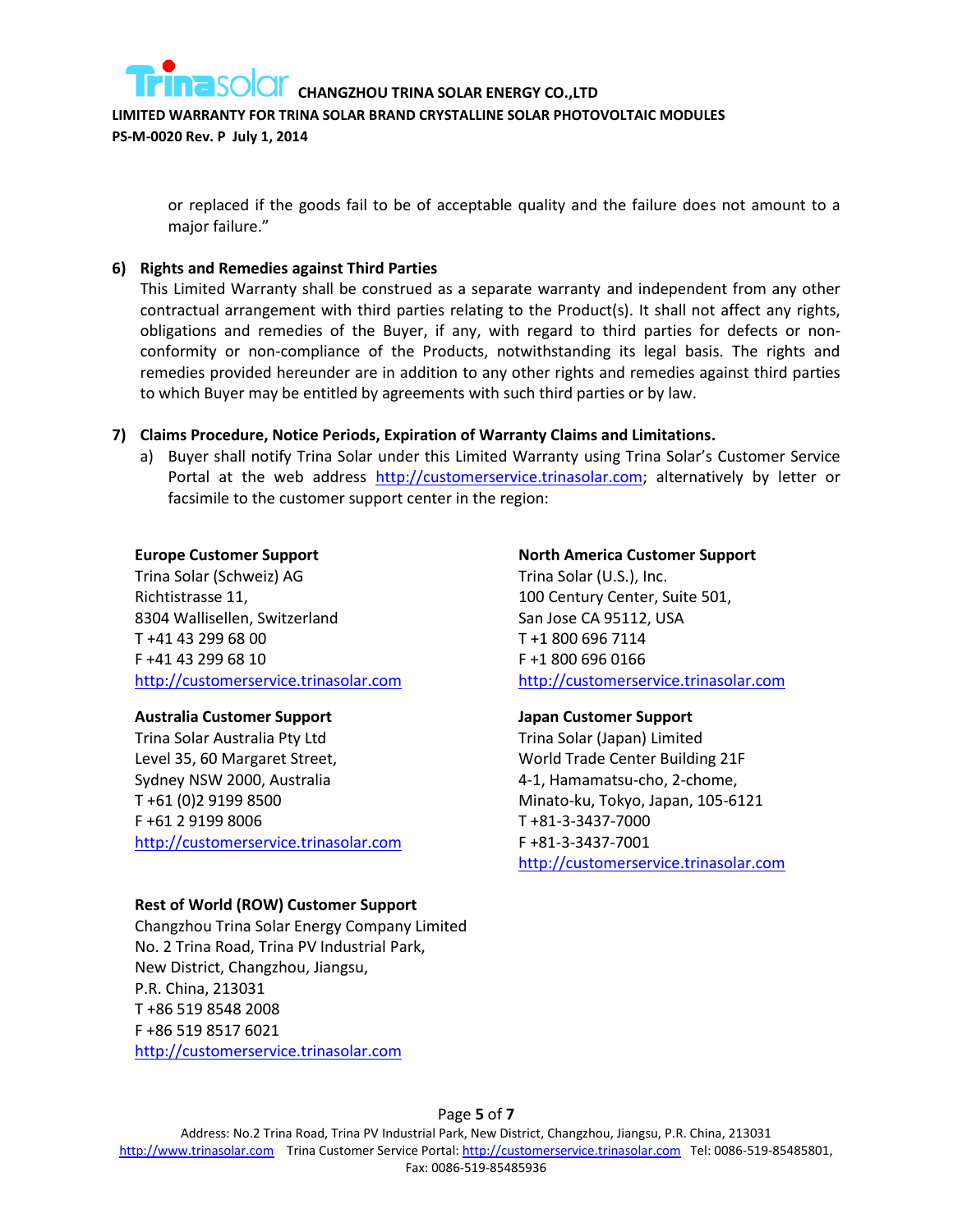

specifying each alleged claim including evidence of the claims and the serial numbers of the Product(s) at issue.

- b) Any dispute on technical facts relating to claims brought under this Limited Warranty for defects of Products shall be determined by expert determination. Trina Solar and the Buyer will, at the Buyer's or Trina Solar's request, appoint as independent expert and appraiser a reputable researcher from a first-class international test-institute such as Fraunhofer ISE in Freiburg/ Germany, TÜV (e.g. TÜV Rheinland, TÜV SUD or Shanghai TÜV) or ASU Arizona State University, and so on ("Technical Expert"). The determination by such Technical Expert shall be final, conclusive, binding and enforceable in any proceeding brought hereunder. The Technical Expert shall (i) act as an expert; (ii) allow the parties a reasonable opportunity to make representations and counter-representations; (iii) take those representations and counter-representations into account; and (iv) if required by either party give written reasons for his or her determination.
- c) Any claim for breach of this Limited Warranty must be brought within two (2) months after discovery of the breach.
- d) The return of any defective Product(s) will not be accepted unless prior written authorization has been given by Trina Solar.

#### **8) Force Majeure**

Trina Solar shall not be responsible or liable in any way to the Buyer for any non-performance or delay in performance under this Limited Warranty due to occurrences of force majeure such as, war, riots, strikes, unavailability of suitable and sufficient labor, material, or capacity or technical or yield failures and any unforeseen event beyond its control, including, without limitation, any technological or physical event or condition which is not reasonably known or understood at the time of the sale of the defective Product(s) or the notification of the relevant warranty claim under this Limited Warranty.

#### **9) Warranty Assignment**

This Limited Warranty is transferrable when the Products remain installed in their original installation location.

#### **10) Validity**

This Limited Warranty shall apply to Product(s)

- a) manufactured after  $1<sup>st</sup>$  of January 2014 and
- b) delivered to Buyer from  $1<sup>st</sup>$  of July 2014 (Incoterms 2010).

This Limited Warranty shall be valid until a new revision is issued by Trina Solar.

#### **11) No Other Express Warranty**